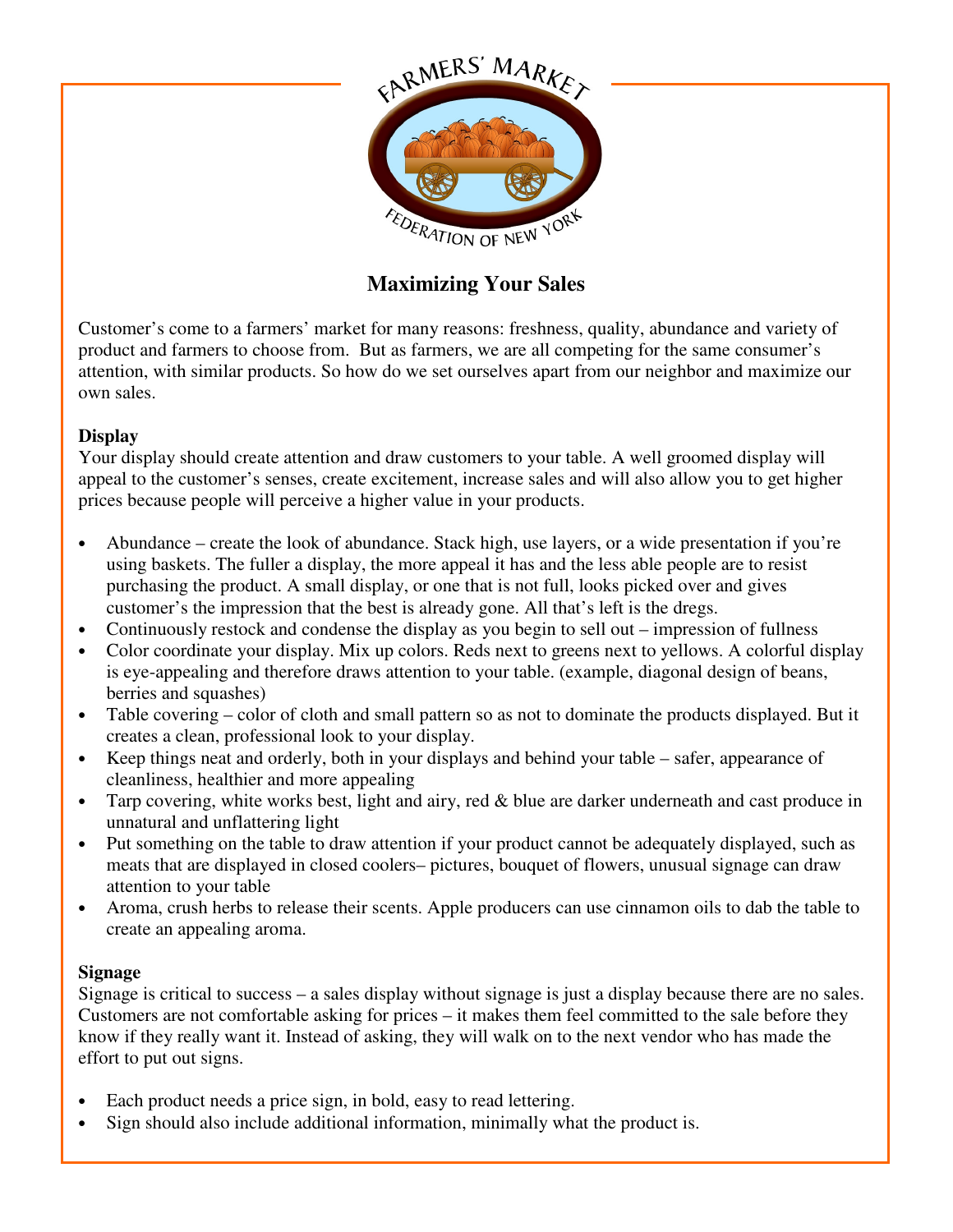- Informational signs can be as good as having an additional sales person if they include enough information
- Signs should be placed up where customers can see them, even if they are 3 deep at your table. Large enough to be read from the aisle.
- Coloring avoid white background it draws the eyes away from the product; black on yellow; green, red or black on off-white
- Laminated signs don't wear out as quickly, can be cleaned and if you use a grease pencil, can be changed.
- Always include a sign with your farm name and location so people know who you are and can begin to identify with you. Keep this sign high and prominent.

## **Create a herding effect**

Customers do not like to be the only one at your table. Rather they are attracted by others already at your table – they want to know what the attraction is. So create a herding effect and sales will rise.

- Sampling sells products. Rather than putting samples on a plate for people to pick up, have someone invite customers to try a sample by handing them a fresh piece with tongs. (This cuts down on the grazing effect and only those who show an interest are invited so as not to be annoying) Once this gets started others don't want to be left out and soon you'll be sold out.
- Offer recipes, cooking instructions or preserving instructions, especially for new products and varieties. Customers love to try a new recipe, so as they pause to look over a new recipe, they'll purchase the ingredients, but they'll also help to create the crowd at your table.
- Demonstrations can you do a demonstration such as a beehive, a fishtank, a craft demo, etc. that will create attention?
- Step out from behind your table and get things started if necessary.

### **Your product**

All the display and merchandising techniques and customer service in the world will not overcome bad product.

- Product should be first quality, anything less should be marked as such and not given prime display space.
- Product should be fresh. That's one of the key reasons people come to a farmers' market. If we don't satisfy that need for customers we'll lose them to the competition.
- All produce should be thoroughly washed before it comes to market. Clean produce looks more appetizing and actually will command a higher price again because it has perceived value. *(able to sell 17 bushels of squash at \$2 each, while a neighbor with unwashed squash could only move 2 bushels of the same squash at 75cents)*
- All products should be displayed up off the floor no matter what it is. Nothing is appealing on the floor even though we know it grew on the ground, it was a muddy mess 2 hours ago – the customer doesn't need to know that.
- Intersperse popular items with other products to encourage customers to view your entire display. *(i.e. Chinese greens placed next to Swiss Chard introduced customers to a new green and created interest and sales for a lesser known product.)*
- Display similar products together; i.e. root crops together, varieties of peppers together, etc *(It creates a great visual – large, abundant display.)*
- Set yourself apart from your neighbor by growing a wide variety of products; i.e. 5 types of eggplant or 8 varieties of hot peppers. *(By offering a wide variety of choice it creates excitement for a product and it's harder for customers to resist trying at least one variety of the product each week. For example, 5 varieties of eggplant, created excitement for newer varieties like miniature, white and pink eggplant.)*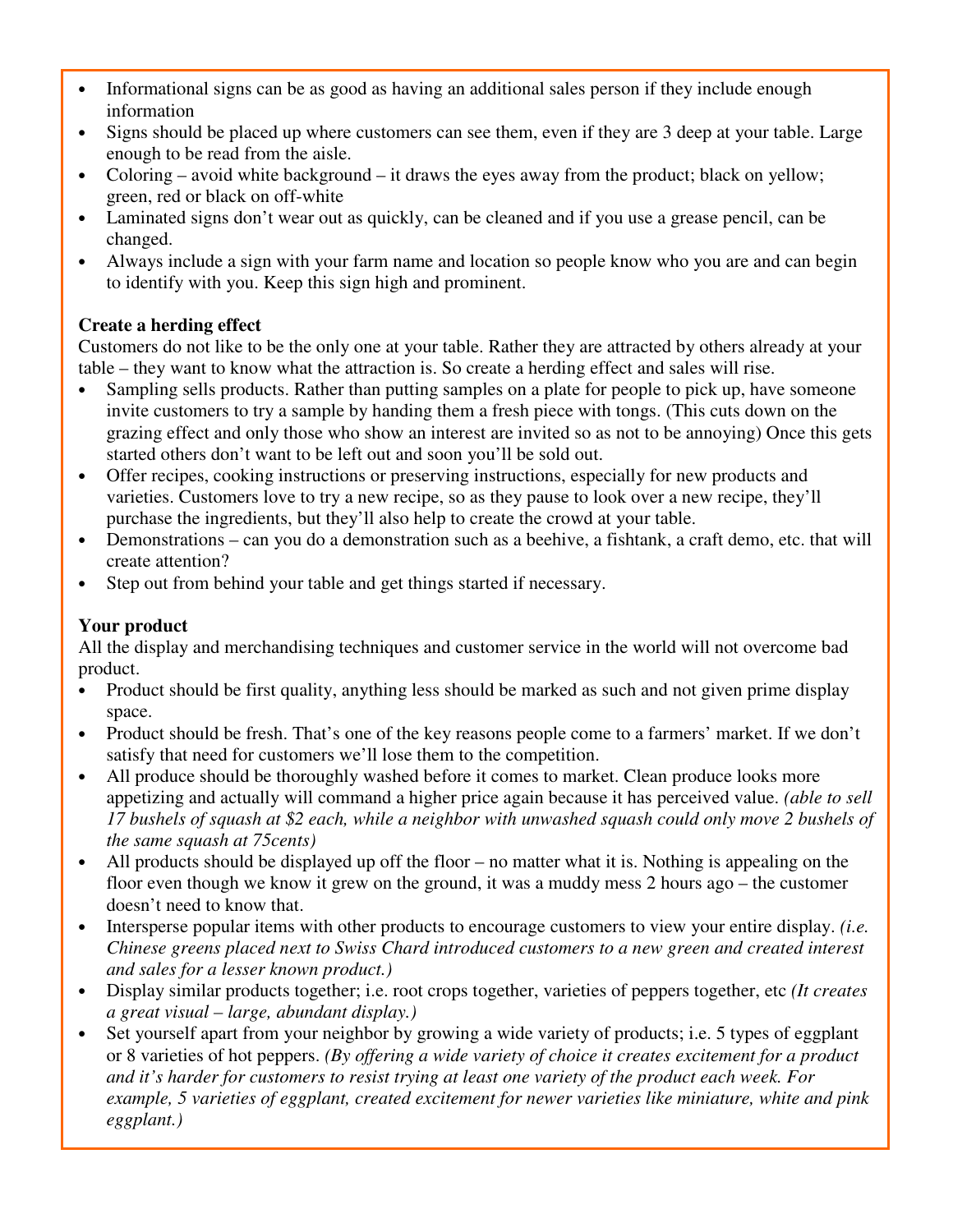Add value to your products. It can be as simple as painting a face on pumpkins, drying gourds and making birdhouses of them, or making jams and jellies from your produce. Value added products command a higher profit margin. *(a simple gourd birdhouse created enough attention that we sold bushels of gourds at \$4 each so customers could make their own.)*

# **Pricing**

This is probably the area where I've seen the most failure at farmers' markets. Many farmers are afraid to price their products for what they are worth and then keep their prices there. Remember, price what the market will bear, not what you would be willing to pay. Most customers would be willing to pay far more than what you would for the same product.

Some key points about pricing:

- Price is a perception of quality. When you price your product too low, customers perceive it to be of inferior quality.
- Don't try to undersell the supermarkets. Customers will pay for high quality, fresh produce, direct from a farmer, even if the price is the same or slightly higher than the supermarket.
- You know your prices are too low if you sell out early or if no one complains.
- Use mix & match pricing to encourage larger sales *(ie cucs/zucs/yellow)*
- Use multiple pricing strategies to encourage larger sales; i.e.  $3/\$100$  rather than 35 cents each
- Do not reduce prices at the end of the day. It only teaches people to come at the end of the day to get bargains. You don't get the prices you need to maintain your farm and family, you don't significantly increase the amounts of product you sell to make up the difference in price and your early customers get angry if and when they find they paid more for the same product. And they DO find out.

#### **Promote yourself**

Promoting yourself is about customer service. And good customer service creates loyal customers who shop with you and only you, every week. So,

- Smile and be friendly
- Let customers get to know you. Farm and family pictures along with your farm sign allows the customers to get to know you. Wear clothing with your name on it or name tags. As they become acquainted with you, they develop a loyalty to you. Once this occurs, they won't buy the products you sell from anyone but you.
- Get to know your customers. Learn their names, their kids names. As they approach, call them by name. Again, it makes them feel a part of your family and they develop a loyalty to you.
- Learn your customers shopping habits and cater to them. Again, they develop that loyalty. *(purple cauliflower customer)*
- Invite your customers to come back. "I'll see you next week" makes them feel they are appreciated and they look forward to coming back next week. It makes them a more frequent shopper.
- When you're busy with customers, take a moment to acknowledge those waiting. "I'll be right with you" even just a good morning. This simple acknowledgement may mean the difference between them waiting the few minutes for your attention, or walking on to the next vendor down the market aisle.
- When you are not busy with customers, get busy with your display. Rearrange, restock, anything to give the appearance of busy. Customers are attracted to busy people. Those that are standing around, sitting on the tailgate, are not inviting to customers and they will walk on.
- Do not eat or smoke at your table. If you must, take a break from your booth and do these things elsewhere. People don't want to buy from someone with a cigarette or chewing on a sandwich.
- Are your clothes clean and neat, your hair clean and combed? If not, you're not maximizing your sales. Don't come to market straight from the fields. Customers expect their food and their salespeople to be neat and clean, even if you were in the fields harvesting just an hour ago.